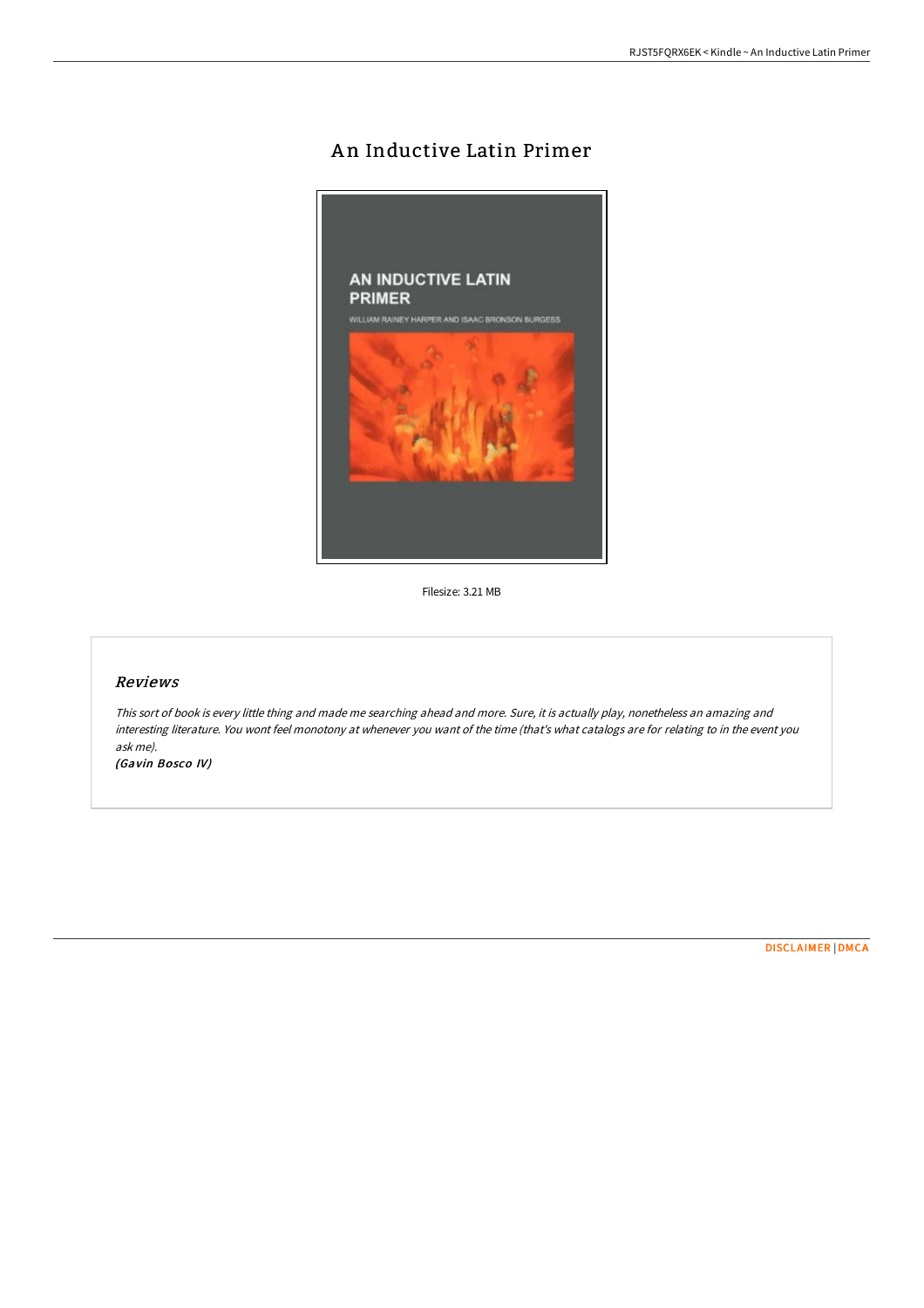## AN INDUCTIVE LATIN PRIMER



To download An Inductive Latin Primer eBook, please click the hyperlink below and download the document or have access to additional information which might be highly relevant to AN INDUCTIVE LATIN PRIMER ebook.

Rarebooksclub.com, United States, 2012. Paperback. Book Condition: New. 246 x 189 mm. Language: English . Brand New Book \*\*\*\*\* Print on Demand \*\*\*\*\*.This historic book may have numerous typos and missing text. Purchasers can download a free scanned copy of the original book (without typos) from the publisher. Not indexed. Not illustrated. 1891 edition. Excerpt: . erant; cf. appellatus erat XXXIII., and XLII. Obs. 1, 2, 3. 5. is: (a) What is its antec? (o) Why is it that this masc. pron. must be translated by an Eng. neut.? Cf. XXIII. n. 4, Obs. 7. 6. locis; exceptionally omits the prep.; cf. XLVI. N 3. 7. transitur; from the inf. transire, to go across, to cross; cf. exirent XX., transierant XLV., exire XLVI. 8. pons; for decl., cf. orientem XVI. N. 6. 3. OBSERVATIONS. 1. The adj. altera means the other, the second, one of too, while alia means another, one of any number. 2. Neut. adjs. are compared with the endings-ius, comparative, and-issimum, superlative. The neut. comparative of the adj. is the same in form as the comparative of the adverb. 3. The neut. comparative m-ius has-oris in the gen.; some neut. nouns in-us have-oris. 4. The pf. pass, partic. of the 1st and 4th conjugs. may be found by adding t and the case ending to the pros, stem; that of the 2d conjug. by doing the same and weakening the final S of the stem to i; that of the 3d, in many cases, by doing the same and dropping out the final e of the stem. 5. The words loco and locis when used to express a place in which exceptionally omit the preposition. 4. GRAMMAR LESSON. 1. Alius and alter. A. G. 203, a. H. 459. 2. Comparison of adjs. in all genders. A. G....

 $\overline{\mathbb{R}^n}$ Read An [Inductive](http://albedo.media/an-inductive-latin-primer-paperback.html) Latin Primer Online B [Download](http://albedo.media/an-inductive-latin-primer-paperback.html) PDF An Inductive Latin Primer